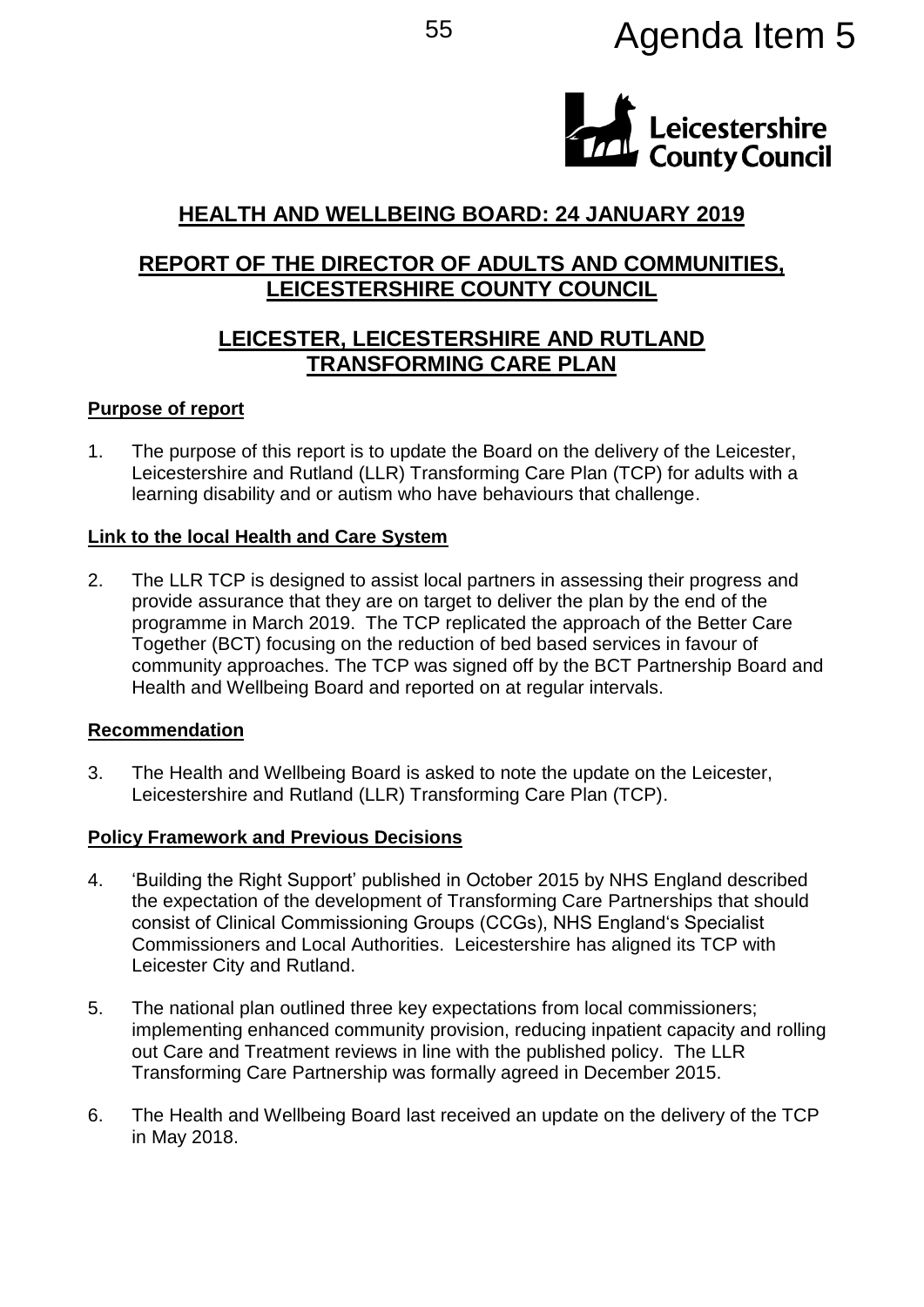### **Background**

- 7. The Department of Health published Transforming Care, a National Response to Winterbourne View Hospital and the Concordat: Programme of Action in December 2012. The Concordat and 63 actions detailed within the review sought to address poor and inappropriate care for people with a learning disability and/or autism, who may also have mental health needs or behaviour that challenges.
- 8. The TCP has been led since May 2017 by the Strategic Director of Leicester City Council, with support from Senior Responsible Officers at both the City Council and East Leicestershire and Rutland CCG.

#### **The Leicestershire TCP current inpatient position**

- 9. The numbers of individuals receiving help as part of the TCP -as of 31 December 2018 remains above the target. There are 24 individuals based within inpatient settings, who are the responsibility of the local CCGs, 10 more than the target number for the cohort set by NHS England at the outset of the Transforming Care Programme and based on population size (10-15 CCG and 20-25 Specialist Commissioned beds per million population respectively). In addition, there are 27 inpatients funded through Specialised Commissioning Teams which is five people above target.
- 10. The TCP hold quarterly review meetings with the local NHS England Office, and are to meet with National TCP leads on 23 January 2019 to review progress and consider longer term plans. The Agnes Unit and Bradgate Unit are local inpatient facilities, alternative hospital provision (AHP) includes sites nationwide.

| <b>CCG</b>   | <b>Agnes</b><br><b>Unit</b> | <b>Bradgate</b><br><b>MH Unit</b> | <b>AHP</b>                     | <b>Total</b>                   |
|--------------|-----------------------------|-----------------------------------|--------------------------------|--------------------------------|
| <b>CITY</b>  | 3                           | 1                                 | (2 long-stay)<br>(2 MOJ)       | 11<br>(2 long-stay)<br>(2 MOJ) |
| ELR          | 3                           | 0                                 | 2<br>(1 long-stay)             | (1 long-stay)                  |
| <b>WEST</b>  | $\overline{2}$              | 1                                 | 5<br>(3 long-stay)<br>(3 MOJ)  | 8<br>(3 long-stay)<br>(3 MOJ)  |
| <b>Total</b> | $\mathsf{\overline{8}}$     | $\overline{2}$                    | 14<br>(6 long-stay)<br>(5 MOJ) | 24<br>(6 long-stay)<br>(5 MOJ) |

11. There are three Leicestershire people who are in hospital under the jurisdiction of the Ministry of Justice (MOJ). Further work needs to be undertaken to secure suitable, safe community packages of care and support in order for the MOJ to consider the discharge of these people.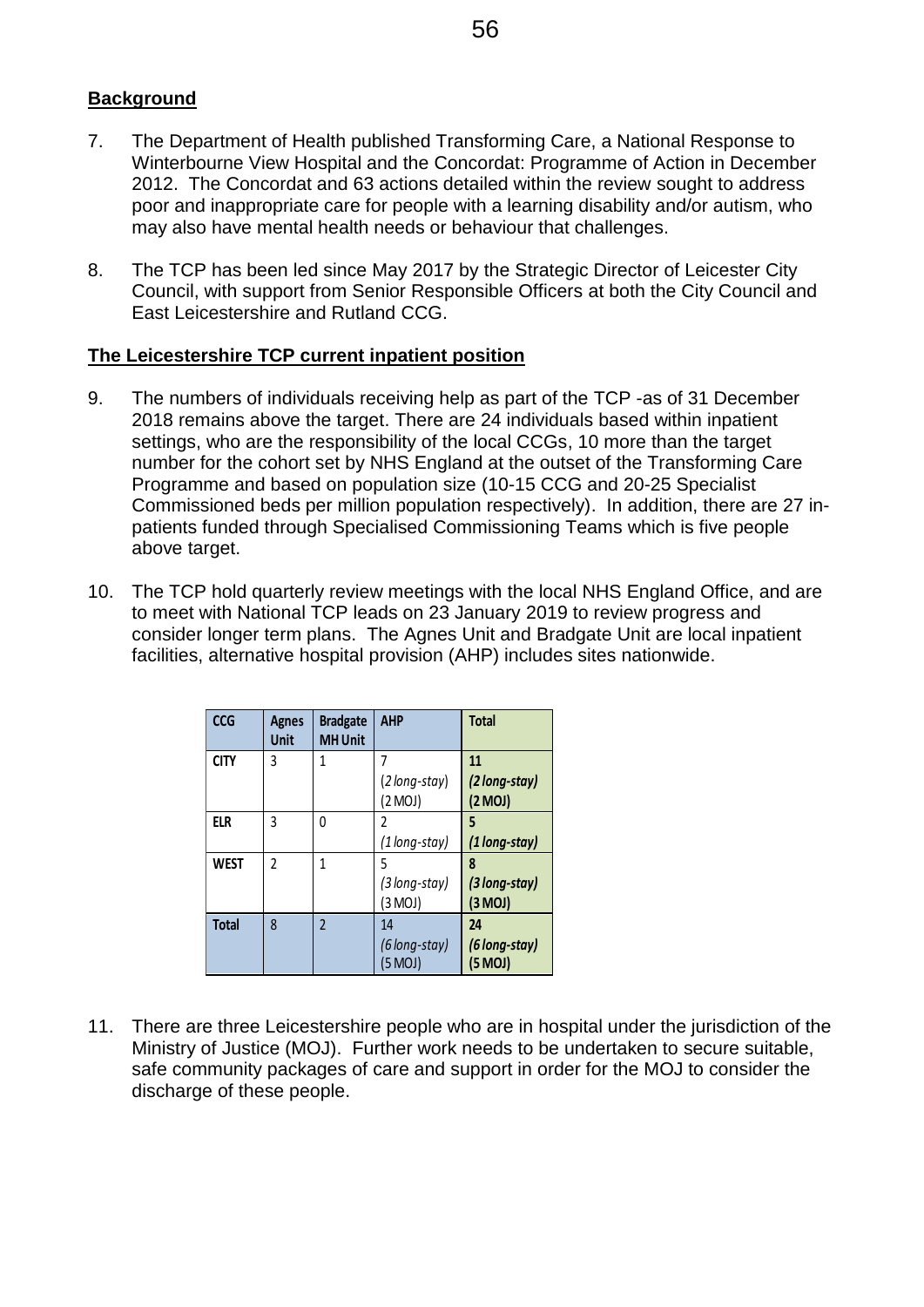## **The LLR TCP Peer Review**

- 12. In September 2018, the TCP participated in a Peer Review, whereby the Peer Team met over 60 people and looked at five main areas:
	- *Local context and whole system working:* Does the partnership enable a joined-up way of working for people their carers and families?
	- *Sustainability:* Does the partnership have a plan in place to ensure long term viability and is there evidence that this plan is being implemented successfully?
	- *Capacity to deliver:* Is capacity aligned to the priorities of the partnership, and able to deliver on agreed outcomes set out within plans?
	- *Service design:* Delivery of key functions set out in the model service specification for intensive/enhanced support or community-based forensic support: are all elements in place?
	- *Multi-Disciplinary Teams (MDTs) -* To consider the effectiveness of multi-agency working and effectiveness, with a particular emphasis on children and young people.
- 13. In terms of system working, the Peer Review identified that there were a number of key individuals who demonstrated leadership within their organisations. Additional resources, such as the discharge co-ordinator and TCP social workers, had a positive impact; yet the lack of a shared vision between organisations led to different priorities and focus impairing the ability to maintain a truly joined up approach across the partnership. It was also recognised that better communication around changes and developments including engagement with people with a learning disability and their family carers was needed.
- 14. With regards to sustainability, the Peer Review identified that effective discharge processes are developing with different professional relationships leading to clearer accountability and effective challenge. However, there are a number of challenges, including a lack of clarity about funding arrangements leading to frustration and delay, an unclear picture of community service provision that can meet individual needs, and the requirement to develop closer relationships between clinicians, commissioners and providers to generate trust and greater understanding about the reality of what is/can be provided.
- 15. In terms of capacity to deliver, the Peer Review identified key roles within the system that are able to sustain highly complex cases and prevent admission as well as recognising the importance of having a TCP programme manager and discharge coordinator. However, the challenges identified included concern about the availability of high quality providers with the competency and capability to respond to changing and emerging needs, no provision in the area of inpatient support for children and young people with a moderate to severe learning disability, market shaping needed beyond residential care and supported living, and a lack of joined up approach around budgets.
- 16. With regards to service design, the Peer Review identified examples of good individualised service design meeting needs with intentions to introduce more diverse methods to help understanding of support needs, eg videos. There was also evidence of flexibility of resourcing that enabled individuals to transition into new services and recognised the complexities involved. The challenges identified included, establishing better involvement of the people currently supporting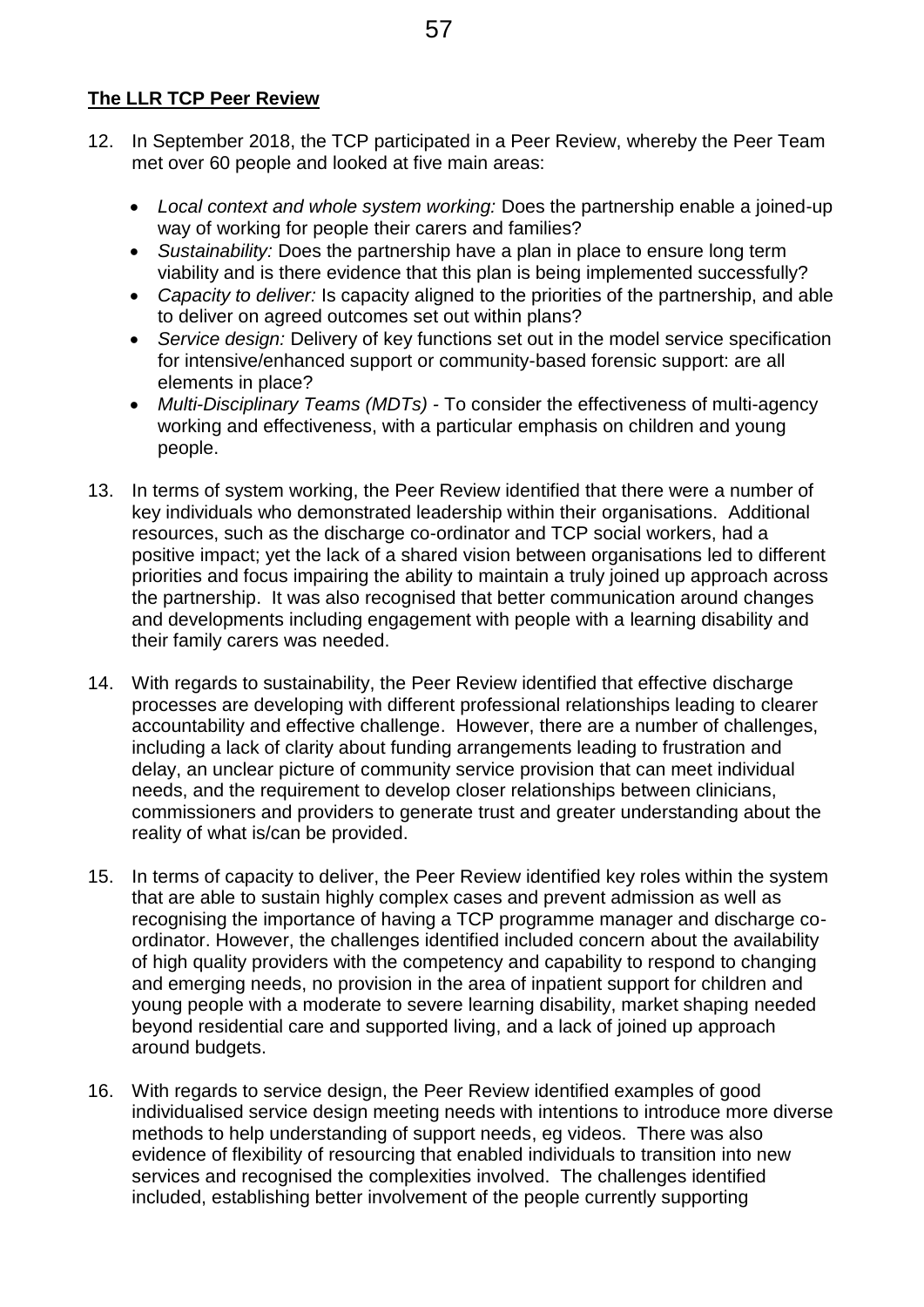individuals in the specification for any new support, visibility of people using services and their parents/carers in the design of services and the need for greater understanding of the Leicestershire Partnership NHS Trust transformation programme and alignment to the TCP.

- 17. In terms of the MDTs, the Peer Review identified that it is still early days for MDT working, but the right people are attending and the inpatient MDT has given an improved focus that is enabling more effective discharge. However, there is a need to have clarity about people's roles and responsibilities.
- 18. Building upon the Peer Review feedback, the TCP Executive has been developing a wider vision for learning disabilities and autism for LLR, which will become the focus of the STP workstream as the TCP programme formally comes to an end and becomes part of a 'business as usual' approach. This has been developed collaboratively with all TCP partners, and will be shared with the LLR STP Senior Leadership Team in early 2019.
- 19. The Council is currently working with the CCGs to review the pooled budget arrangement that operates for some individuals with learning disabilities, some of whom may be part of the TCP cohort. It is recognised that closer working between commissioners could support proactive discharge planning processes and subsequently prevent delay in discharges.

### **Accommodation Developments**

- 20. There is a TCP Accommodation Workstream meeting to support the strategic approach and longer-term planning needs of the TCP cohort.
- 21. The Council has recognised the need to ensure suitable accommodation provision and a new community-based service, consisting of four flats, has been developed in Hinckley. One person has already moved in following a successful transition period and work is underway to support the second move.
- 22. The Council is also leading on the procurement of a specialist service for individuals with a sensory impairment and forensic history and developing a business case for developing community accommodation for those with a forensic history.
- 23. In early 2019, the Council will begin work to review the current framework of supported living providers to consider whether it is able to meet complex need or if a supplementary range of providers are required.

## **Local Area Emergency Protocol (LAEP), formerly 'Blue Light' Meetings**

- 24. The TCP revised both the Care Education and Treatment Review and Local Area Emergency Protocol (LAEP) processes in April 2018 and this places greater responsibility on MDTs to manage risks within the community. There have been 38 LAEP's completed across Leicestershire and Rutland between December 2017– November 2018
- 25. Due to an increasing number of LAEPs having taken place across 2018 for young people, NHS England have recently issued a Root Cause Analysis process that will be completed for all children and young people who require admission into a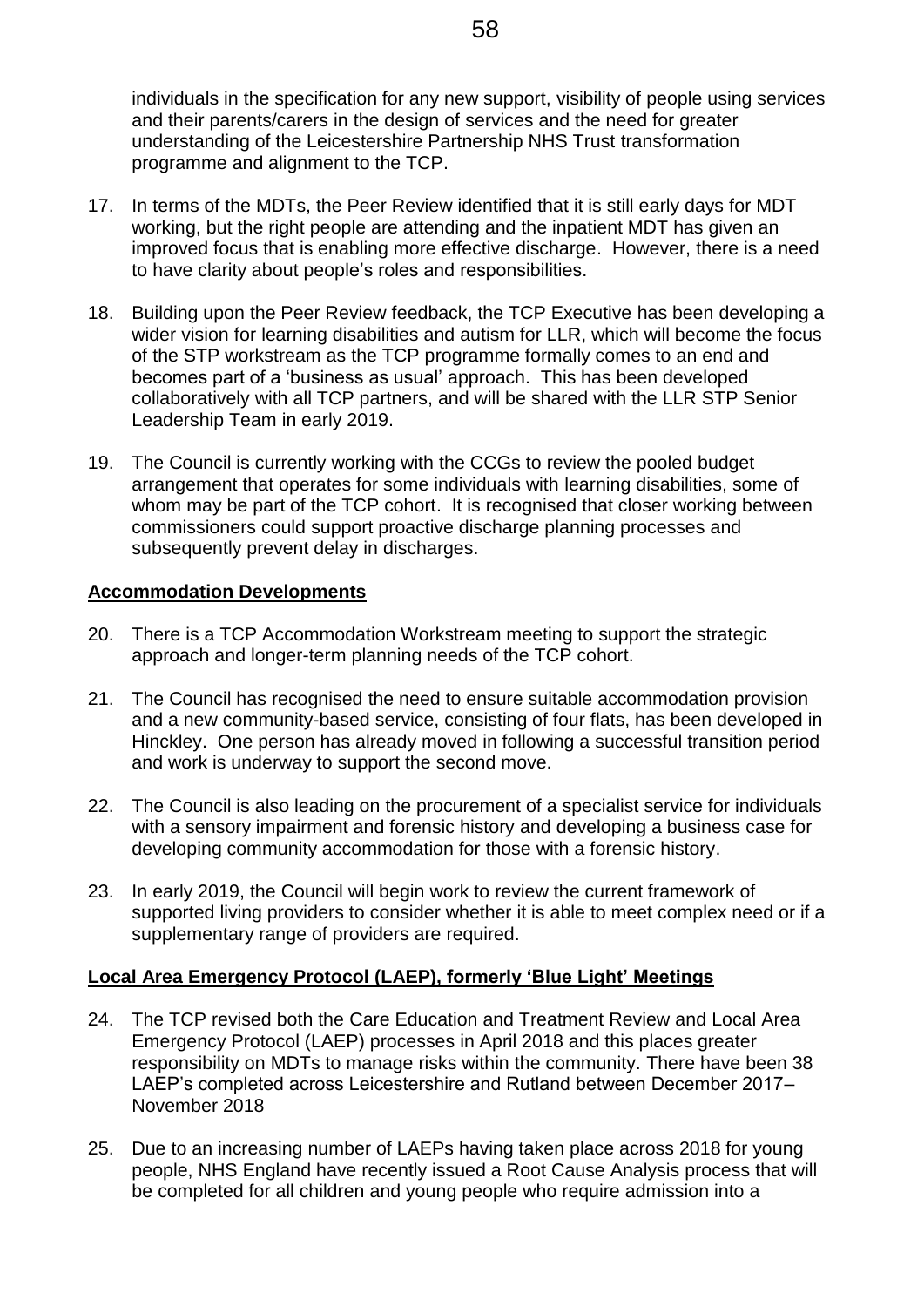specialist learning disability inpatient setting. This process is being implemented with immediate effect.

#### **Learning Disability Outreach Service**

26. The Learning Disability Outreach Service has been greatly expanded to provide intensive support in the community for people and the team now works seven days a week (excluding Bank Holidays) from 8.00 am–9.00 pm. The team will support community providers and carers to prevent any further deterioration of people's health which could result in an admission. It also supports the discharge process for people moving from hospital and is involved in the handover to Community Learning Disability Teams. The team ensures there are robust crisis plans in place. The team is unable to support individuals with Autism who do not have a learning disability. Further work is needed to gather the views of providers on the support that they receive from outreach services and address any potential gaps between expectations and support commissioned.

### **Positive Behaviour Support Training**

27. Residential and supported living providers who are supporting people who may be at risk of admission were offered Positive Behaviour Support (PBS) training to increase their understanding of how to support people displaying challenging behaviour which may escalate into a hospital admission.

#### **Resource Implications**

- 28. When the TCP commenced, measures were put into place by NHS England for Funding Transfer Agreements (FTAs) to be paid to the relevant CCGs when a patient was discharged from a Specialist Commissioned bed and the bed was subsequently closed. This funding was intended to be used to fund both the continuing health and social care costs of the patient in the community. Leicestershire did not benefit from any of these arrangements.
- 29. NHS England is no longer automatically administering individual FTAs in the same way and instead is only transferring funds when it is evidenced that the overall local system trajectory is being met. As LLR are over trajectory, no funds are being made available to the local system and consequently, as beds are closed and patients moved closer to home or back into the community the money is no longer following the patient, leaving the CCG and Local Authority to fund the often significant community care packages.
- 30. To date in 2018/19 there have been 10 Leicestershire patients discharged from inpatient settings, seven from the Agnes Unit and three from alternative hospital placements. The CCG is currently finalising the costs being incurred in the provision of ongoing services for these patients and the relevant elements being incurred by health and social care, but is estimated at approximately £1.8m annually.
- 31. The County Council has identified growth in the current Medium Term Financial Strategy amounting to £1.5 m over the three year period 2018/19 to 2020/21. In addition, the Council has used improved BCF to employ a full time equivalent senior social worker post. The remit of this post is to work solely with the most complex Transforming Care individuals. This has significantly improved the interface between